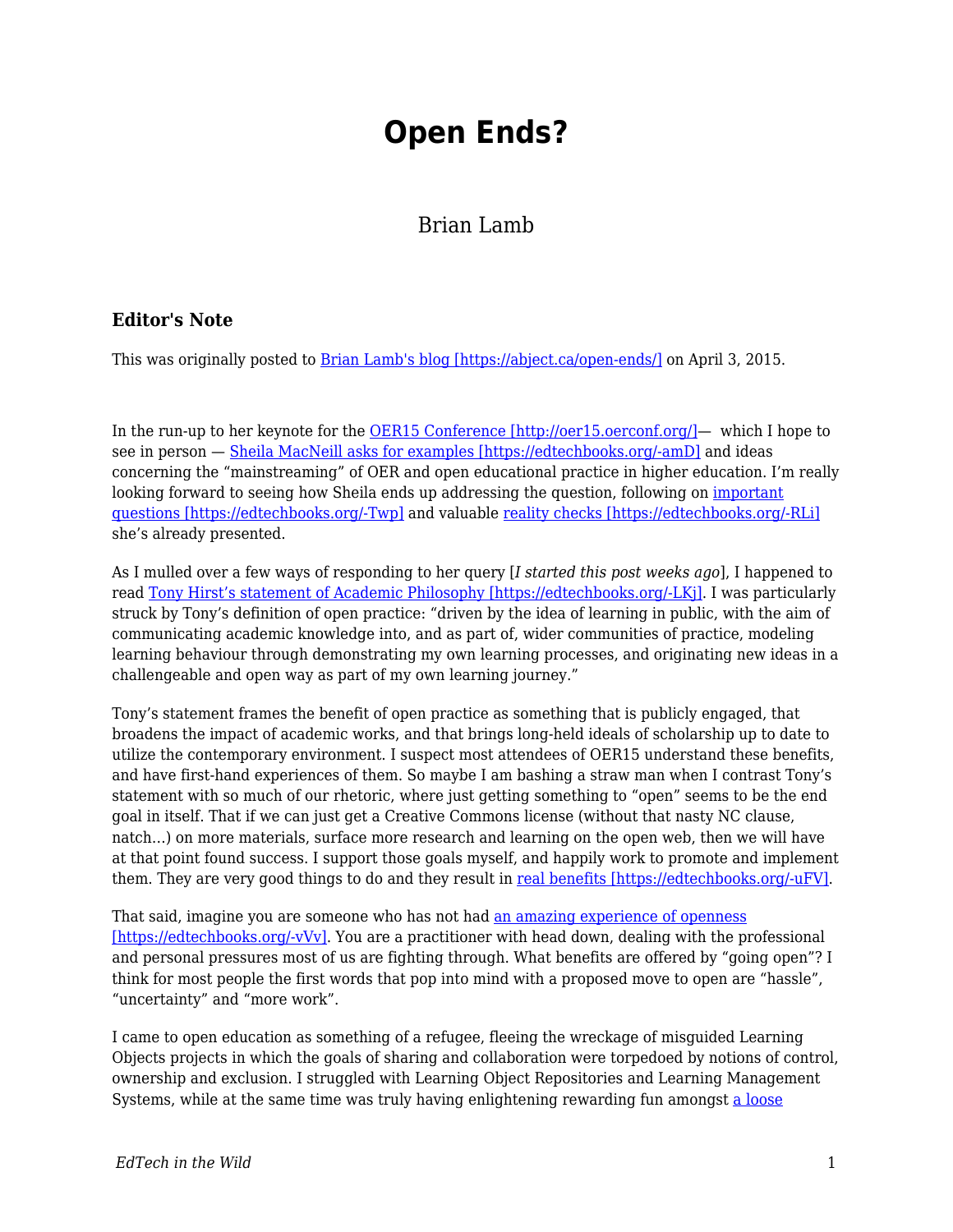[nascent network of educational bloggers \[https://edtechbooks.org/-qQr\]](http://web.archive.org/web/20060208184701/http://careo.elearning.ubc.ca/cgi-bin/wiki.pl?SmallPiecesLooselyJoined/ParticipantList). The pragmatic advantages of ["just sharing" \[https://edtechbooks.org/-zGTn\]](http://www.edtechpost.ca/wordpress/2008/11/08/just-share-already/) were so obvious. It still baffles me how the [serious](http://abject.ca/tamed/) [people \[http://abject.ca/tamed/\]](http://abject.ca/tamed/) in the field could not see them. Then there was the human side… I could feel the joy and energy of organic emergent practices in my bones.

I started to gravitate to the open education movement because there were people there who also felt this way. There were plenty of serious people in the movement as well, and it seemed to me that while OER made progress on the intellectual property problems we repeated the fundamental errors of Learning Objects in many other respects. Maybe that's why I've thought of open as a necessary condition or means, but nothing like the desired end.

It does not help here in 2015 that "open" has been used in so many ways that it may not even function as a viable term anymore. In the opening chapter of *[The Battle for Open](http://www.ubiquitypress.com/site/books/detail/11/battle-for-open/)* [\[https://edtechbooks.org/-ymw\],](http://www.ubiquitypress.com/site/books/detail/11/battle-for-open/) Martin Weller outlines one of the most problematic points of demarcation:

…for many of the proponents of openness its key attribute is about freedom – for individuals to access content, to reuse it in ways they see fit, to develop new methods of working and to take advantage of the opportunities the digital, networked world offers. The more commercial interpretation of openness may see it as an initial tactic to gain users on a proprietary platform, or as a means of accessing government funding.

For a while, I thought one way to sharpen the value proposition of open to prospective allies would be to emphasize "freedom", to make "freedom" something more than an "attribute of openness". But I have to admit, when I've floated that idea to people in conversation nobody seems too enthused. "Freedom" is a term that carries its own baggage (I find it impossible to avoid using quote marks for "freedom" in 2015), and the word has already proven vulnerable to [abuses and absurdities](http://en.wikipedia.org/wiki/Freedom_fries) [\[https://edtechbooks.org/-Gub\]](http://en.wikipedia.org/wiki/Freedom_fries).

I know this post is muddled. You'd think that after more than a decade of living inside this space I'd have a little more focus. I really enjoyed Martin's book for that reason, as he lays out these contradictions with clarity, and even makes them read fresh to my tired eyes. Towards the end of *The Battle of Open*, he outlines some credible outcomes likely to emerge from open practices, most of which should resonate with educators and their institutions. One is the ability for higher education to demonstrate its worth to society, as in "a digital, networked age, erecting boundaries around the institution is harmful because it speaks of isolation." Another is the development of literacies and practical skills that will be necessary for our graduates. "Open practice allows students to engage in the type of tasks and develop the type of skills they may need in any type of employment, without reducing a university education to merely vocational training." Authentic and experiential learning needs to embed openness when it comes to the development of these abilities. I would add that genuine engagement with networked practice is also essential if we hope as citizens to develop an informed worldview on issues such as privacy and surveillance, intellectual property, and the economic effects of digital disruptions — not to mention [coming to grips with the nature of digital](http://hapgood.us/2015/04/01/picketty-remix-and-the-most-important-student-blog-comment-of-the-21st-century/) [communication itself \[https://edtechbooks.org/-Utv\]](http://hapgood.us/2015/04/01/picketty-remix-and-the-most-important-student-blog-comment-of-the-21st-century/). And finally, while Martin is justifiably cautious about making extravagant claims of reduced costs, the [benefits here are real and demonstrable](http://opencontent.org/blog/archives/3791) [\[https://edtechbooks.org/-RgI\].](http://opencontent.org/blog/archives/3791)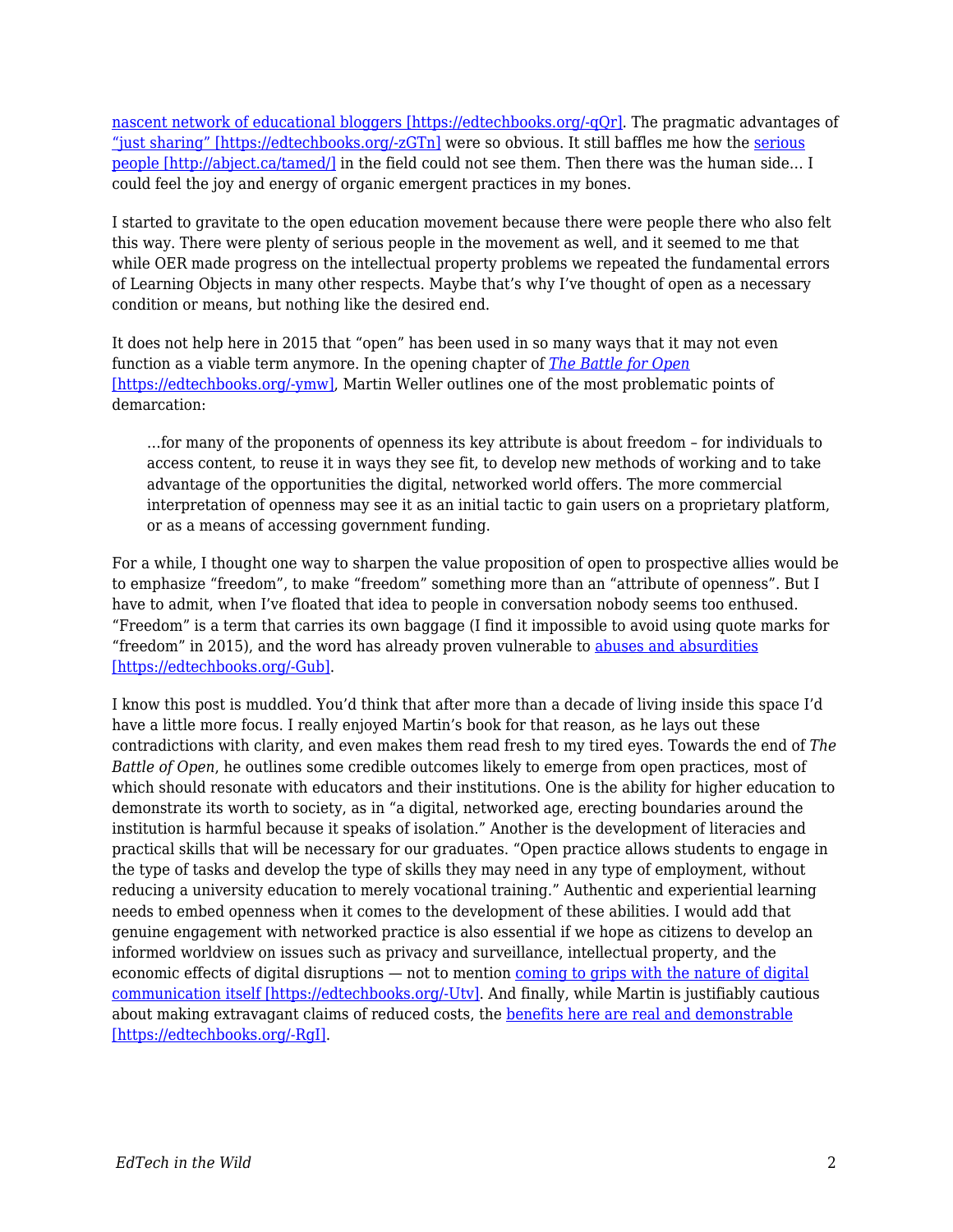

OER is killing education shared CC by [empeiria \[https://edtechbooks.org/-RXuQ\]](http://flickr.com/people/empeiria)

I note that some kind of re-alignment of focus seems to already be underway. In 2015, we hear less about Open Educational Resources as a goal, and more about supporting open educational practice. I see that while the URL and hashtag of the conference remains "OER15" the opening sentence on [the](https://oer15.oerconf.org/) [conference website \[https://oer15.oerconf.org/\]](https://oer15.oerconf.org/) describes the event as this year's "Open Education Conference (OER15)". And what once was the OpenCourseWare Consortium's annual conference is now called the ["Open Education Global Conference" \[https://edtechbooks.org/-QAu\].](http://conference.oeconsortium.org/2015/) And the consortium itself has rebranded itself as the Open Education Consortium. (I hasten to add there is also that *other* [Open Education Conference \[https://edtechbooks.org/-enZ\]](http://openedconference.org/2015/), which is back in Van Rock City this year.)

So I end my response to Sheila's query with a question of my own. Would the cause of open be better served if we go further in this direction, and stop talking about "open" as a goal and instead focus on using it as a tactic to support allies who care about authentic, engaged, accessible, sustainable, and relevant public education?